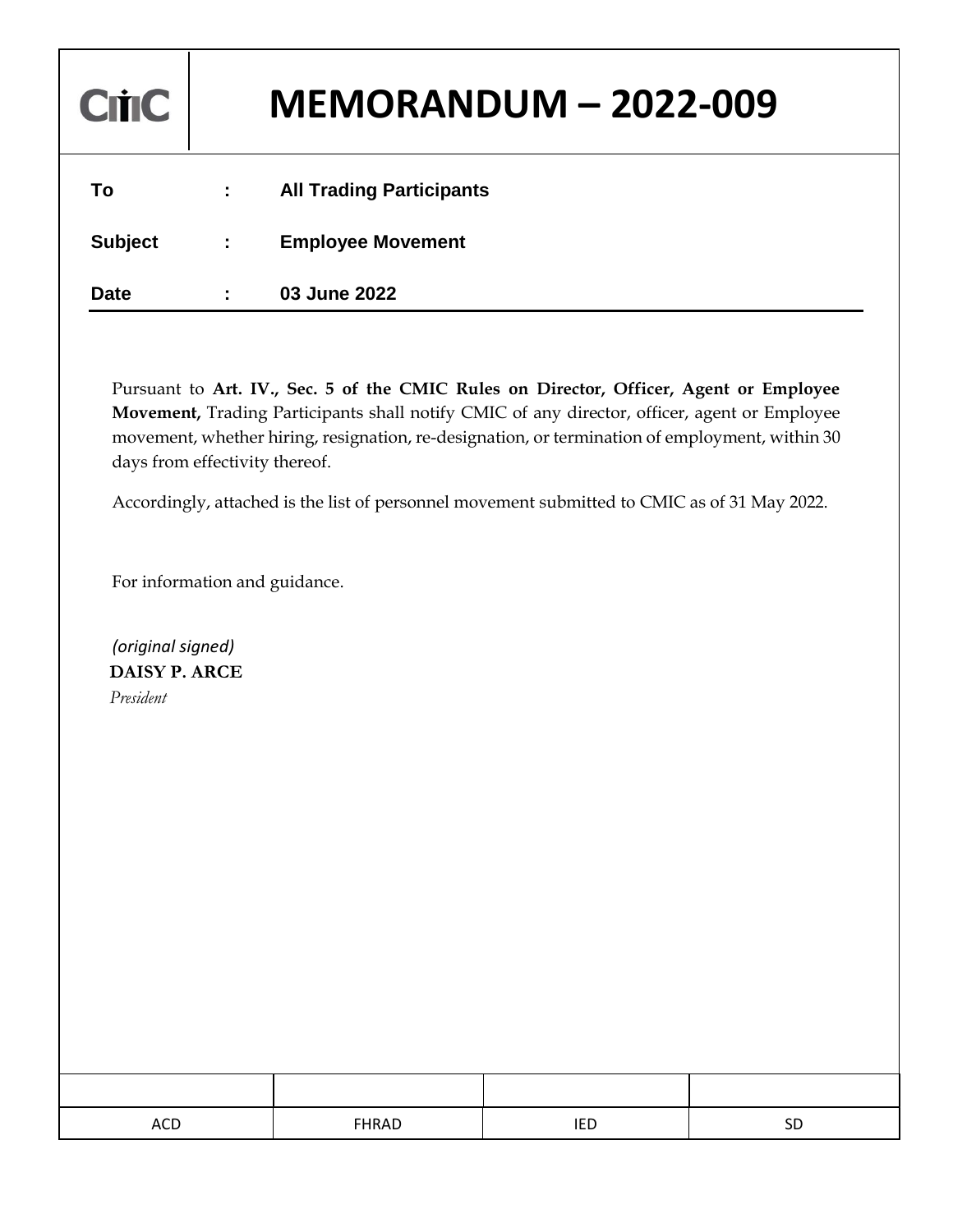| <b>DATE OF</b><br><b>EFFECTIVITY</b> | <b>LAST NAME</b> | <b>FIRST NAME</b>       | <b>PREVIOUS POSITION</b>                 | <b>PRESENT POSITION</b>                  | <b>TRADING PARTICIPANT</b>                                        | <b>REMARKS</b>                            |
|--------------------------------------|------------------|-------------------------|------------------------------------------|------------------------------------------|-------------------------------------------------------------------|-------------------------------------------|
| 1-Jun-22                             | <b>CLAVERIA</b>  | MARY GRACE A.           | <b>ACCOUNTANT</b>                        | <b>CHIEF ACCOUNTANT</b>                  | AP SECURITIES, INC.                                               | <b>RE-DESIGNATION</b>                     |
| 30-May-22                            | CANANEA          | ABIGAIL M.              |                                          | <b>OPERATIONS ASSOCIATE</b>              | FIRST METRO SECURITIES BROKERAGE<br>CORPORATION                   | NEW EMPLOYMENT                            |
| 27-May-22                            | PADERNAL         | <b>MARY GRACE B.</b>    | <b>ACCOUNTING OFFICER</b>                | HEAD, FINANCIAL ACCOUNTING<br>DEPARTMENT | FIRST METRO SECURITIES BROKERAGE<br>CORPORATION                   | RE-DESIGNATION                            |
| 27-May-22                            | DESEO JR.        | ROGELIO C.              | <b>MARKET MAKER</b>                      | <b>FUNDS MANAGEMENT OFFICER</b>          | FIRST METRO SECURITIES BROKERAGE<br>CORPORATION                   | RE-DESIGNATION                            |
| 26-May-22                            | <b>ESPERO</b>    | ALLAN <sub>N</sub> .    | <b>BUSINESS SYSTEMS ANALYST</b>          |                                          | FIRST METRO SECURITIES BROKERAGE<br>CORPORATION                   | <b>RESIGNATION</b><br>(clearance under    |
| 24-May-22                            | YAC              | <b>JUSTINE AERON B.</b> |                                          | AGENT (SALESMAN)                         | AB CAPITAL SECURITIES, INC.                                       | NEW EMPLOYMENT                            |
| 18-May-22                            | DE MESA          | KING PATRICK A.         | JAM - RESEARCH ANALYST                   |                                          | RCBC SECURITIES, INC.                                             | <b>RESIGNATION</b><br>(clearance under    |
| 16-May-22                            | DIMACULANGAN     | DANILYN C.              |                                          | <b>TAX OFFICER</b>                       | FIRST METRO SECURITIES BROKERAGE<br>CORPORATION                   | NEW EMPLOYMENT                            |
| 16-May-22                            | <b>DOLLAGA</b>   | <b>GIRLLY P.</b>        |                                          | <b>DIVISION HEAD -</b><br>CONTROLLERSHIP | FIRST METRO SECURITIES BROKERAGE<br>CORPORATION                   | NEW EMPLOYMENT                            |
| 15-May-22                            | ONG              | MA. KORYNNE T.          | <b>RM ASSISTANT</b>                      |                                          | <b>BDO SECURITIES CORPORATION</b>                                 | <b>RESIGNATION</b>                        |
| 15-May-22                            | <b>EDILLO</b>    | MARIA THERESE ANN F.    | <b>HR OFFICER</b>                        |                                          | FIRST METRO SECURITIES BROKERAGE<br><b>CORPORATION</b>            | <b>RESIGNATION</b><br>(clearance under    |
| 13-May-22                            | <b>FLORES</b>    | STEFFI NICOLE P.        |                                          | <b>ASSISTANT CORPORATE</b><br>SECRETARY  | CTS GLOBAL EQUITY GROUP, INC.<br>(FORMERLY: CITISECURITIES, INC.) | NEW EMPLOYMENT                            |
| 13-May-22                            | ANSAY            | ALLAN L.                | TELEPHONE CLERK/BACKROOM<br><b>STAFF</b> |                                          | LUCKY SECURITIES, INC.                                            | RESIGNATION                               |
| 10-May-22                            | CABACES          | NIKKO NOWELSON S.       | <b>ACCOUNTING ASSISTANT</b>              |                                          | INVESTORS SECURITIES, INC.                                        | <b>RESIGNATION</b><br>(without clearance) |
| 10-May-22                            | <b>REVILLA</b>   | RAE VINCENT F.          | <b>BROKERAGE CLERK</b>                   | SETTLEMENT CLERK                         | IMPERIAL, DE GUZMAN, ABALOS & CO.,<br>INC.                        | RE-DESIGNATION                            |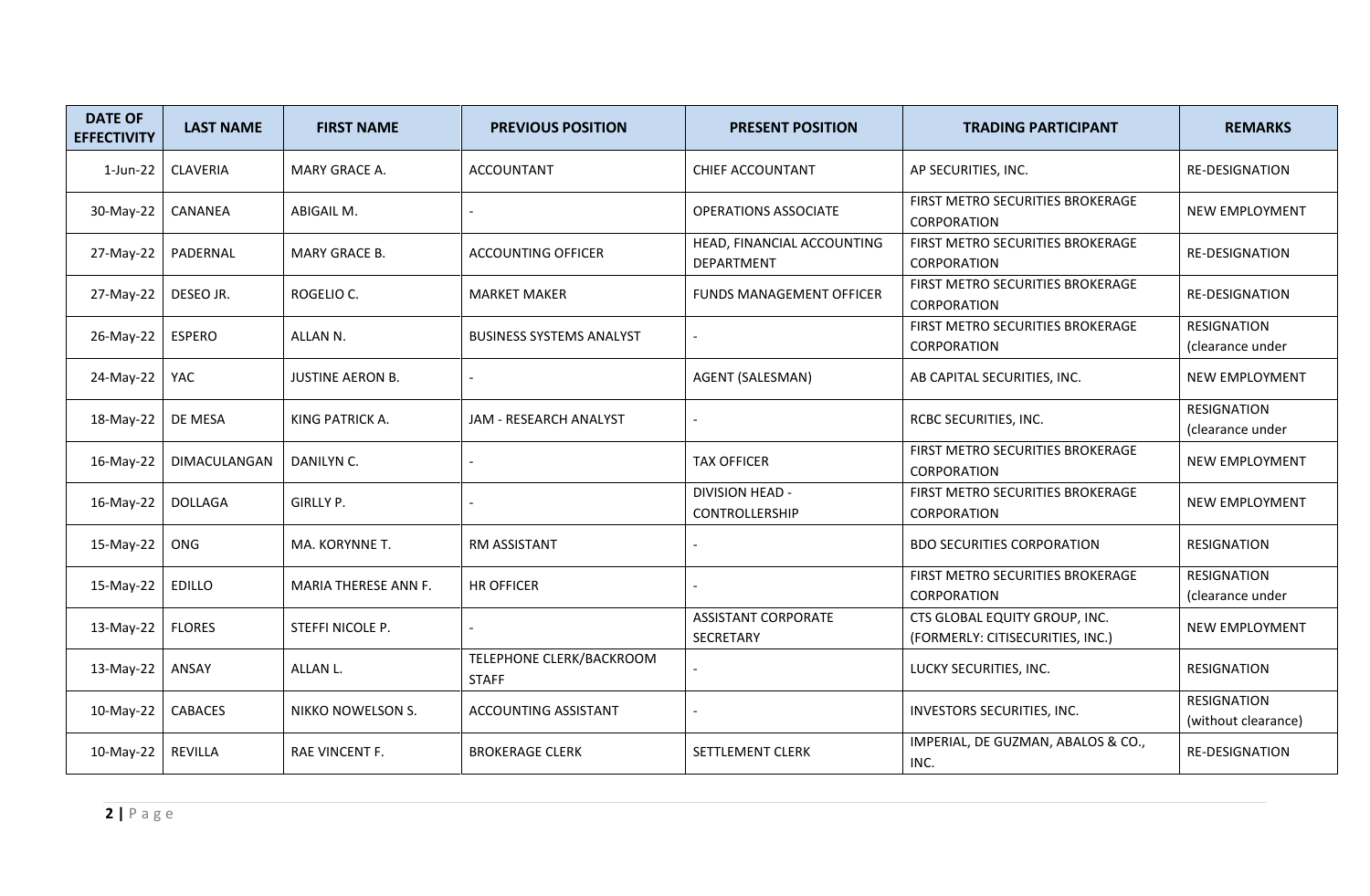| <b>DATE OF</b><br><b>EFFECTIVITY</b> | <b>LAST NAME</b> | <b>FIRST NAME</b>  | <b>PREVIOUS POSITION</b>    | <b>PRESENT POSITION</b>                          | <b>TRADING PARTICIPANT</b>                             | <b>REMARKS</b>                  |
|--------------------------------------|------------------|--------------------|-----------------------------|--------------------------------------------------|--------------------------------------------------------|---------------------------------|
| 10-May-22                            | <b>BAGUS</b>     | <b>VENICA P.</b>   | SETTLEMENT CLERK            |                                                  | IMPERIAL, DE GUZMAN, ABALOS & CO.,<br>INC.             | <b>RESIGNATION</b>              |
| 10-May-22                            | <b>NUISA</b>     | AYLYN S.           |                             | DIGITAL CHANNELS AND<br><b>MARKETING OFFICER</b> | FIRST METRO SECURITIES BROKERAGE<br><b>CORPORATION</b> | NEW EMPLOYMENT                  |
| 4-May-22                             | ALIMBUYUGUEN     | DES A.             |                             | <b>BUSINESS SYSTEMS ANALYST</b>                  | FIRST METRO SECURITIES BROKERAGE<br>CORPORATION        | NEW EMPLOYMENT                  |
| $2-May-22$                           | SAMALEA          | FRANCIS OLIVER O.  |                             | <b>ACCOUNTING CLERK</b>                          | FIDELITY SECURITIES, INC.                              | NEW EMPLOYMENT                  |
| $2-May-22$                           | <b>GARCIA</b>    | MA. DAISY          | <b>CLERK</b>                |                                                  | FIDELITY SECURITIES, INC.                              | DECEASED                        |
| $2-May-22$                           | <b>INANORIA</b>  | REIGN ROSE L.      |                             | <b>SALES &amp; TRADING ASSOCIATE</b>             | CHINA BANK SECURITIES CORPORATION                      | NEW EMPLOYMENT                  |
| $2-May-22$                           | <b>BAYANGOS</b>  | ED NICOLE P.       |                             | <b>CERTIFIED SECURITIES</b><br>REPRESENTATIVE    | COL FINANCIAL GROUP, INC.                              | NEW EMPLOYMENT                  |
| $2-May-22$                           | SANCHEZ          | LUIS LORENZO M.    |                             | <b>COMPLIANCE ANALYST</b>                        | UBS SECURITIES PHILIPPINES INC.                        | NEW EMPLOYMENT                  |
| $2-May-22$                           | PEDRO            | RAUL MARTIN A.     |                             | CHAIRMAN                                         | SB EQUITIES, INC.                                      | NEW EMPLOYMENT                  |
| $2-May-22$                           | ARREOLA          | RONALD EMMANUEL A. |                             | <b>HEAD OF SECURITIES</b><br><b>OPERATIONS</b>   | <b>BDO SECURITIES CORPORATION</b>                      | NEW EMPLOYMENT                  |
| $2-May-22$                           | <b>FRANCISCO</b> | KRISTEL IRISH O.   |                             | <b>ACCOUNT SERVICES OFFICER</b>                  | <b>BDO SECURITIES CORPORATION</b>                      | NEW EMPLOYMENT                  |
| $2-May-22$                           | LEE HOK          | PAUL JOHN T        |                             | TRADER                                           | <b>BDO SECURITIES CORPORATION</b>                      | NEW EMPLOYMENT                  |
| $2-May-22$                           | <b>IDOS</b>      | KURT RUSSEL M.     |                             | <b>MARKET MAKER</b>                              | FIRST METRO SECURITIES BROKERAGE<br>CORPORATION        | NEW EMPLOYMENT                  |
| $1-May-22$                           | OLAÑO            | ABIGAIL P.         | NEW ACCOUNTS ASSOCIATE      |                                                  | COL FINANCIAL GROUP, INC.                              | RESIGNATION<br>(clearance under |
| $1-May-22$                           | ARGUEZA          | RECHELLE C.        | <b>OPERATIONS ASSISTANT</b> |                                                  | CHINA BANK SECURITIES CORPORATION                      | <b>RESIGNATION</b>              |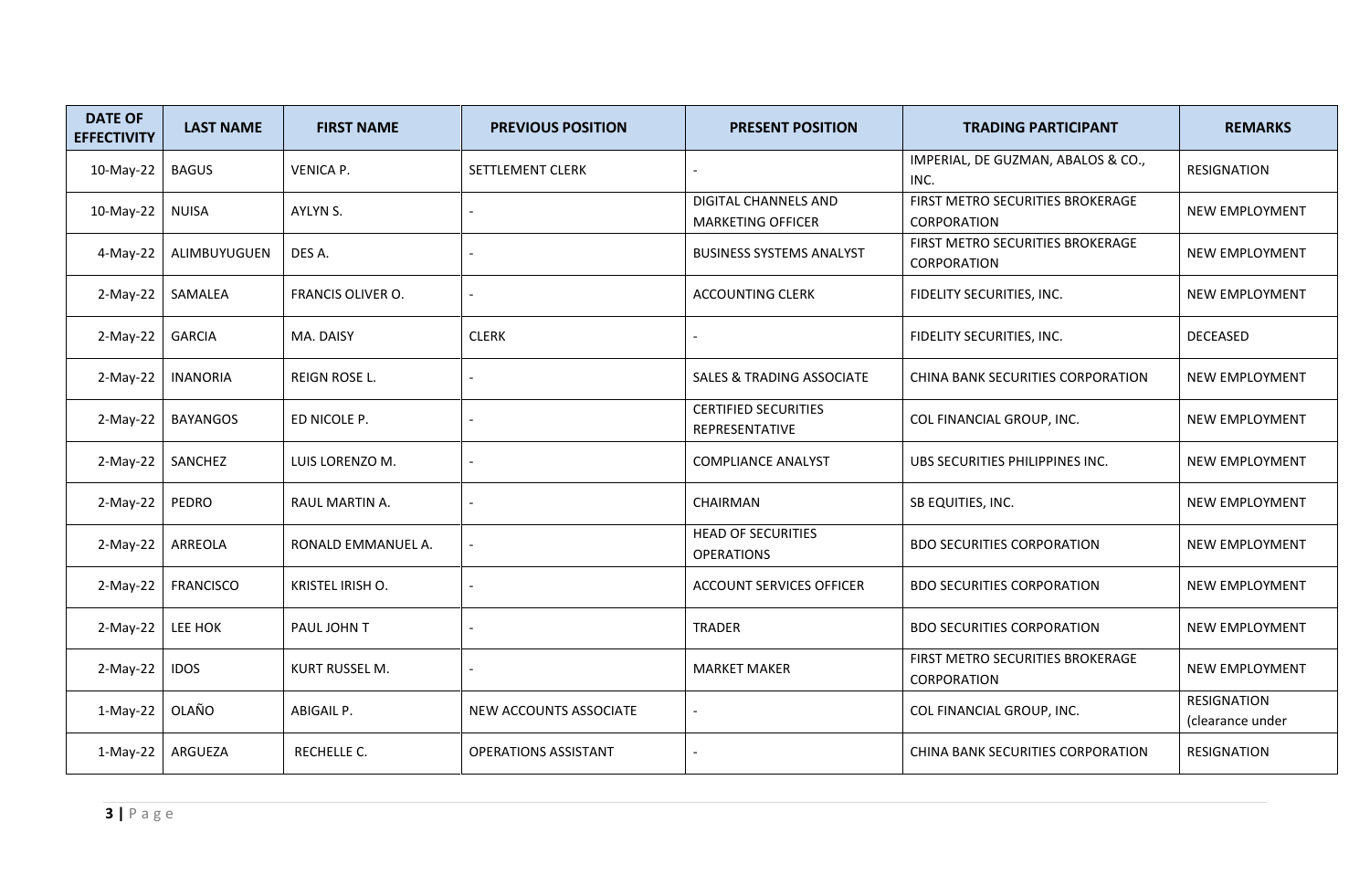| <b>DATE OF</b><br><b>EFFECTIVITY</b> | <b>LAST NAME</b>    | <b>FIRST NAME</b> | <b>PREVIOUS POSITION</b>                               | <b>PRESENT POSITION</b>                       | <b>TRADING PARTICIPANT</b>                      | <b>REMARKS</b>                                |
|--------------------------------------|---------------------|-------------------|--------------------------------------------------------|-----------------------------------------------|-------------------------------------------------|-----------------------------------------------|
| 30-Apr-22                            | ARCANO              | KENNETH RALPH B.  | <b>CERTIFIED SECURITIES</b><br>REPRESENTATIVE          |                                               | COL FINANCIAL GROUP, INC.                       | <b>RESIGNATION</b><br>(clearance under        |
| 30-Apr-22                            | <b>NAVOA</b>        | PREMADONA M.      | <b>ACCOUNTING HEAD</b>                                 |                                               | GUILD SECURITIES, INC.                          | <b>RESIGNATION</b><br>(no clearance required) |
| 30-Apr-22                            | CAMSON              | SHEMAE B.         | CASH MANAGEMENT OFFICER                                |                                               | <b>GUILD SECURITIES, INC.</b>                   | <b>RESIGNATION</b><br>(no clearance required) |
| 30-Apr-22                            | <b>OSMAN</b>        | LOVIE C.          | <b>ACCOUNTING CLERK</b>                                |                                               | STAR ALLIANCE SECURITIES CORP.                  | <b>RESIGNATION</b>                            |
| 30-Apr-22                            | <b>OLBES</b>        | EDUARDO M.        | CHAIRMAN/ NOMINEE                                      |                                               | SB EQUITIES, INC.                               | <b>RESIGNATION</b>                            |
| 29-Apr-22                            | <b>MARQUEZ</b>      | ALYSSA ROSE V.    | SETTLEMENTS ASSOCIATE                                  | SETTLEMENTS OFFICER                           | CLSA PHILIPPINES, INC.                          | RE-DESIGNATION                                |
| 29-Apr-22                            | <b>AVILA</b>        | JED JAENA A.      | <b>CUSTOMER SUPPORT ASSOCIATE</b>                      |                                               | FIRST METRO SECURITIES BROKERAGE<br>CORPORATION | <b>RESIGNATION (cleared)</b>                  |
| 28-Apr-22                            | <b>RAMOS</b>        | DIOSCORO I.       |                                                        | <b>INDEPENDENT DIRECTOR</b>                   | <b>BDO SECURITIES CORPORATION</b>               | NEW EMPLOYMENT                                |
| 28-Apr-22                            | <b>CAHIGAS</b>      | MICHAEL R.        |                                                        | RISK OFFICER & DATA PRIVACY<br><b>OFFICER</b> | <b>BDO SECURITIES CORPORATION</b>               | NEW EMPLOYMENT                                |
| 28-Apr-22                            | <b>DAVID</b>        | IRENE O.          |                                                        | <b>COMPLIANCE OFFICER</b>                     | <b>BDO SECURITIES CORPORATION</b>               | NEW EMPLOYMENT                                |
| 28-Apr-22                            | <b>BUENAVENTURA</b> | JOSE T.           | <b>INDEPENDENT DIRECTOR</b>                            |                                               | <b>BDO SECURITIES CORPORATION</b>               | <b>RESIGNATION</b>                            |
| 28-Apr-22                            | ABRAHAM             | MARIA THERESA I.  | ASSOCIATED PERSON/<br><b>COMPLIANCE OFFICER</b>        | <b>ASSOCIATED PERSON</b>                      | <b>BDO SECURITIES CORPORATION</b>               | RE-DESIGNATION                                |
| 28-Apr-22                            | SAMPAYO             | NILO C.           | <b>ASSOCIATED PERSON/</b><br><b>COMPLIANCE OFFICER</b> | ALTERNATE ASSOCIATED PERSON                   | <b>BDO SECURITIES CORPORATION</b>               | RE-DESIGNATION                                |
| 27-Apr-22                            | <b>TINIMBANG</b>    | LORIS C.          | MARKETING RELATIONSHIP<br><b>OFFICER</b>               | <b>CUSTOMER SUPPORT OFFICER</b>               | <b>BDO SECURITIES CORPORATION</b>               | RE-DESIGNATION                                |
| 27-Apr-22                            | VILLARUBIA          | RAMON RABINNI P.  | <b>CUSTOMER SUPPORT OFFICER</b>                        | <b>OPERATIONS OFFICER</b>                     | <b>BDO SECURITIES CORPORATION</b>               | RE-DESIGNATION                                |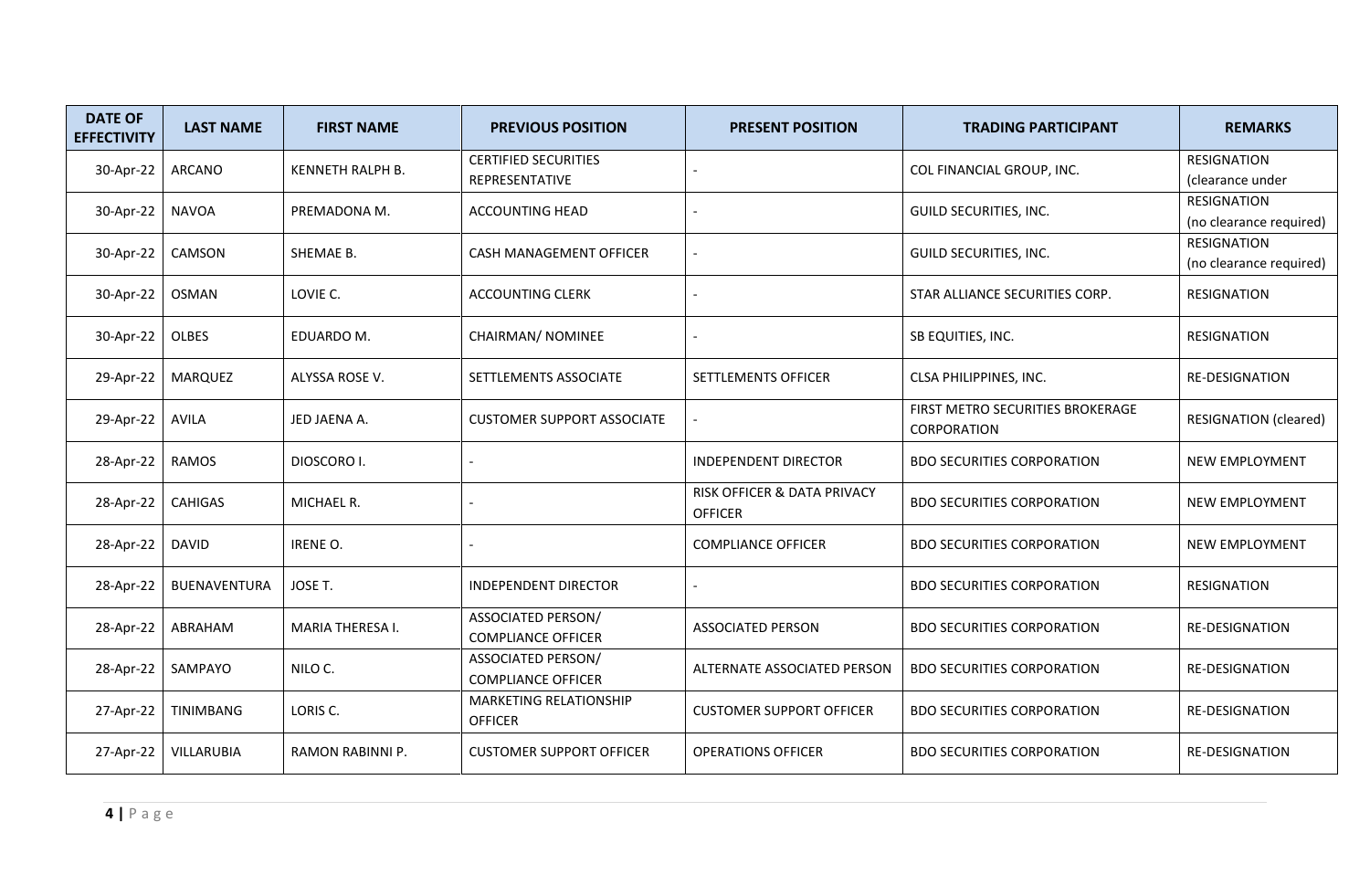| <b>DATE OF</b><br><b>EFFECTIVITY</b> | <b>LAST NAME</b> | <b>FIRST NAME</b>          | <b>PREVIOUS POSITION</b>                     | <b>PRESENT POSITION</b>                              | <b>TRADING PARTICIPANT</b>                                                 | <b>REMARKS</b>                          |
|--------------------------------------|------------------|----------------------------|----------------------------------------------|------------------------------------------------------|----------------------------------------------------------------------------|-----------------------------------------|
| 26-Apr-22                            | <b>RAYNES</b>    | LANI ROSE A.               | INSTITUTIONAL SALES SUPPORT/<br><b>ADMIN</b> | <b>SALES SUPPORT OFFICER</b>                         | SB EQUITIES, INC.                                                          | <b>RE-DESIGNATION</b>                   |
| 26-Apr-22                            | <b>AGUILAR</b>   | CARMEN JANLEI B.           | INSTITUTIONAL SALES SUPPORT/<br><b>ADMIN</b> | <b>SALES SUPPORT OFFICER</b>                         | SB EQUITIES, INC.                                                          | RE-DESIGNATION                          |
| 26-Apr-22                            | CANELA           | NATALIE JOY F.             | INSTITUTIONAL SALES SUPPORT/<br><b>ADMIN</b> | <b>SALES SUPPORT OFFICER</b>                         | SB EQUITIES, INC.                                                          | RE-DESIGNATION                          |
| 26-Apr-22                            | CASTILLO         | <b>MARISSA S.</b>          | TRADER/ENCODER                               | <b>TRADING ASSISTANT</b>                             | SB EQUITIES, INC.                                                          | <b>RE-DESIGNATION</b>                   |
| 26-Apr-22                            | <b>MIJARES</b>   | DIANALYN P.                | MIDDLE OFFICE ANALYST                        | <b>OPERATION SPECIALIST</b>                          | SB EQUITIES, INC.                                                          | RE-DESIGNATION                          |
| 26-Apr-22                            | LEGASPI          | RAQUEL A.                  | MIDDLE OFFICE MANAGER                        | <b>ADMIN AND OPERATION</b><br><b>SUPPORT HEAD</b>    | SB EQUITIES, INC.                                                          | RE-DESIGNATION                          |
| 26-Apr-22                            | LOPEZ            | ROWENA P.                  | SETTLEMENT ASSISTANT                         | SETTLEMENT SPECIALIST                                | SB EQUITIES, INC.                                                          | RE-DESIGNATION                          |
| 26-Apr-22                            | <b>CLAVINEZ</b>  | MA. ANDREA CLAUDETTE<br>C. | SECURITIES SETTLEMENT OFFICER                | SETTLEMENT SPECIALIST                                | SB EQUITIES, INC.                                                          | RE-DESIGNATION                          |
| 26-Apr-22                            | COLLADO          | <b>MARK JASON R.</b>       | <b>COLLECTION AND DISPATCH</b>               | <b>COLLECTION AND DISPATCH</b><br><b>COORDINATOR</b> | SB EQUITIES, INC.                                                          | <b>RE-DESIGNATION</b>                   |
| 25-Apr-22                            | RANIS            | MARIA PERPETUA M.          | TRADER/SALESMAN                              |                                                      | SECURITIES SPECIALISTS, INC.                                               | <b>UPDATE: RESIGNATION</b><br>(cleared) |
| 25-Apr-22                            | <b>MONTEROYO</b> | MIGUEL D.                  | <b>TREASURY ASSISTANT</b>                    |                                                      | MAYBANK SECURITIES INC. (formerly<br>MAYBANK ATR KIM ENG SECURITIES, INC.) | <b>RESIGNATION</b><br>(clearance under  |
| 22-Apr-22                            | ALVAREZ          | RAYMOND CHER L.            | <b>CASH SETTLEMENT CLERK</b>                 |                                                      | GUILD SECURITIES, INC.                                                     | RESIGNATION<br>(no clearance required)  |
| 21-Apr-22                            | <b>BONGAR</b>    | CHELLISA MARI D.           | <b>GRAPHIC DESIGN ASSOCIATE</b>              |                                                      | UNICAPITAL SECURITIES, INC.                                                | RESIGNATION                             |
| 18-Apr-22                            | <b>GUEVARRA</b>  | RAFAEL DOMINIC B.          |                                              | <b>TRADING ASSISTANT</b>                             | MERCANTILE SECURITIES CORPORATION                                          | NEW EMPLOYMENT                          |
| 18-Apr-22                            | <b>FAVILA</b>    | CHLOIE JUSTINE A.          |                                              | ASSOCIATE RELATION MANAGER                           | <b>BDO SECURITIES CORPORATION</b>                                          | NEW EMPLOYMENT                          |